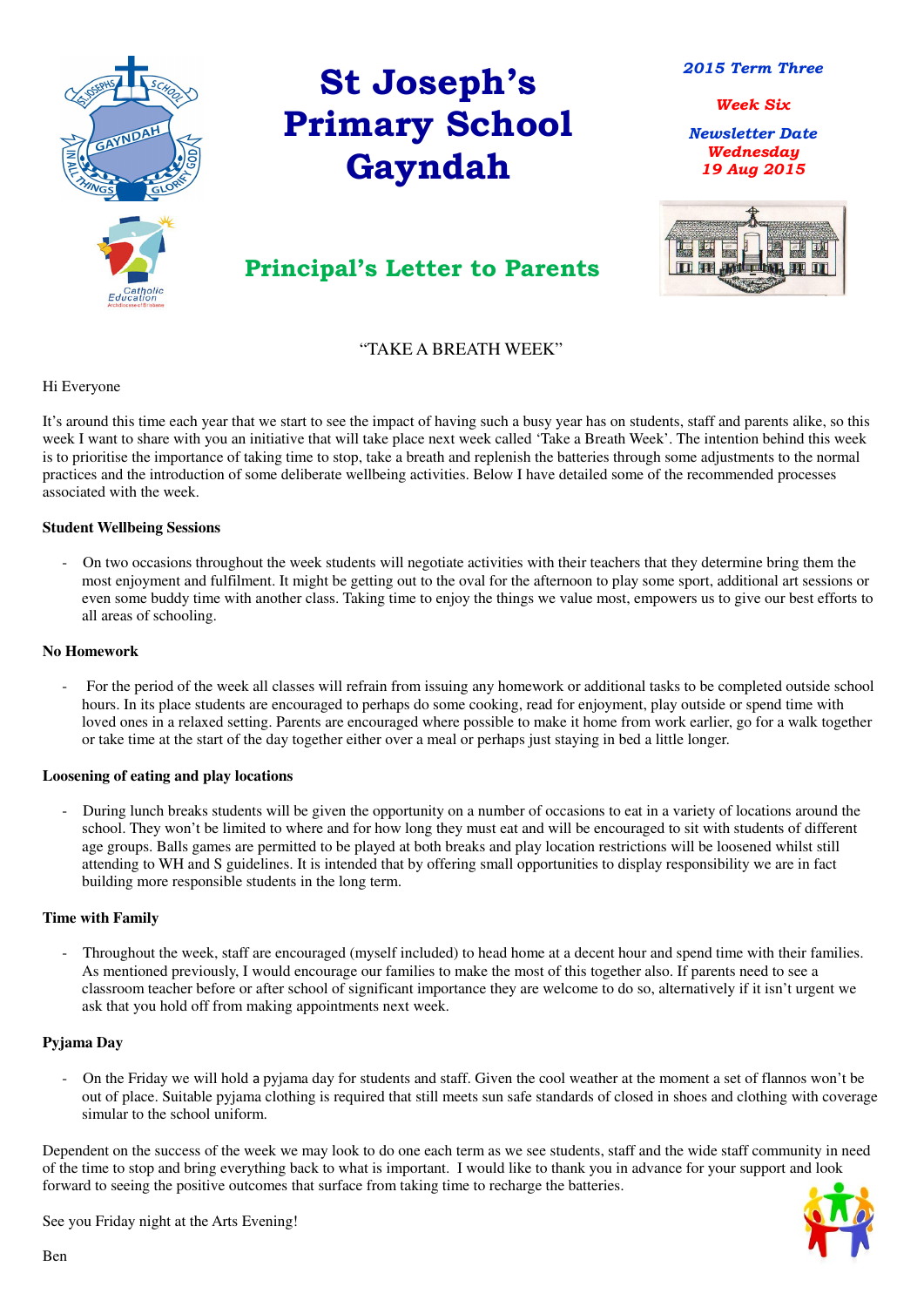# From the APRE...

#### **Our Good Samaritan Values and History**

This term our Year 4 class is focussing upon the Good Samaritan (Luke 10:25-37) Scripture text. It seems to be a great opportunity to connect us to our Good Samaritan values and history that we at St. Joseph's strive to emulate every day. Here is how the story Jesus told, came alive in Sydney 150 years ago, and was the basis upon which the formation of the Sisters of the Good Samaritan were formed.

Ī



Two thousand years ago, Jesus told a story set on the winding Jericho road. The story was the much loved parable of the Good Samaritan. It was a story about conflict, injury, need and compassion. It is a story that has been retold and relived for centuries. One hundred and fifty years ago on the winding streets of colonial Sydney, this story came alive once again.

For some Sydney was a place of a new start, of opportunity and excitement. For others life was extremely hard, particularly for women. Many single mothers struggled to support their family with no social welfare, no state education and often nowhere to live.

> Thank you to all those who have collected Earn and Learn stickers to assist the resourcing of our school. So far our tally stands at 1380 stickers. Our points so far would allow us to purchase some of the following items:

Archbishop John Bede Polding a Benedictine monk from Downside Abbey in England, became a good neighbour to these women and to others on the margins, to convicts, the Aboriginal people and abandoned children. He supported the establishment of a refuge for women, the House of the Good Shepherd. It was run by the Sisters of Charity under the leadership of Mother Scholastica Gibbons.

The future of the refuge was threatened when the Sisters of Charity were no longer able to maintain their ministry. Who would be neighbour to these abused and disadvantaged women?

The crisis brought to the fore Polding's dream of founding a new religious congregation of women which would combine Benedictine spirituality with practical charity for the poor and those on the margins.

Five women came together on February 2, 1857 to found the first Australian congregation, the Sisters of the Good Samaritan of the Order of St Benedict.

Source: Sisters of the Good Samaritan Website - http://www.goodsams.org.au/who-we-are/history/how-a-parable-came-alive/









#### Woolworths Earn and Learn Update



- Jumbo Dominoes for outdoor use.
- 80 piece 3D Shapes Kit
- Life Cycle Games
- Modelling Clay, Paintbrushes, Water colours
- Sporting Equipment









Keep collecting and asking those out of town relatives and friends to support St.

Joey's. Stickers can be collected up until 8<sup>th</sup> September, and can be sent into school any time between now and the end of term.

#### Double Sticker Weekend!

To help you collect even more, Woolworths are holding a big Double Sticker Weekend this Friday, Saturday and Sunday only. Customers will get two stickers for every \$10 they spend\*. The more you collect the more educational equipment we can redeem.

#### Upcoming ………

Year 4 Class Mass—Thursday 20th August 9:00am. Prep—Gunther Village—Thursday 20th August. National Seniors Week Visit Friday 21st August—Year 5/6 Assembly—9am—Hall St. Joseph's Arts Evening— Friday 21st August—5.30pm Book Week—Week 7 - Who will you be on Tuesday?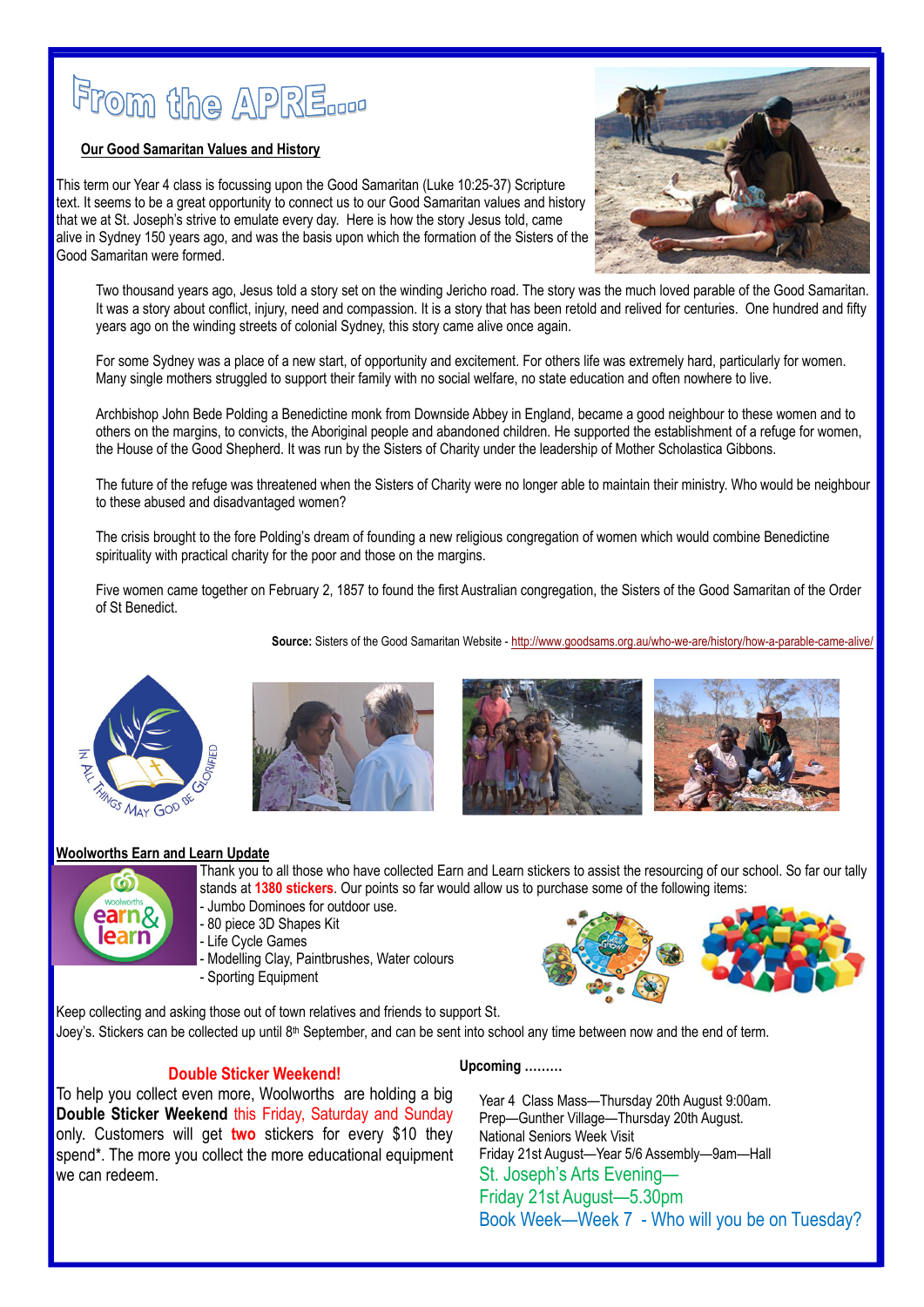*LIBRARY NEWS—READ ALL ABOUT IT!* We have had a very busy time in the library looking at all the Shortlisted Books for Children's Book Week which runs from *Saturday 22 August - Friday 28 August*. The CBCA celebrates its 70th Anniversary this year! The *Book Week* theme will be Books Light Up Our World! There are some lovely books to read and enjoy as the children review and rate them ready for our class voting next week.

**Our day for dressing up as our favourite book character will be Tuesday the 25th of August on the library deck.** A newsletter with dress up ideas has been sent home with your child, please let the office know if you do not have a copy.

- Annual Arts Evening this *Friday, 21 August*. Student display open from 5.30pm, opening of Gallery Exhibition 6.30pm-9.30pm. \$10 entry. Finger food provided throughout the evening. Beverage facilities available (Alcoholic and Non Alcoholic).
- Our next tuckshop day is *next Thursday, August 27.* Orders and payment need to be returned to the school by *Monday August 24.*
- Please find below a link to a survey to assist in helping to build our P and F Committee alongside the State Federation in 2016. This is part of a wider survey of Catholic school parents in a sample of Catholic schools across Queensland. The purpose of this short survey is to gather the latest data about the activity of and commitment to P&F throughout Catholic schools in Queensland to assist the Federation's planning for the coming years. Thank you in advance for your support. The link will also be on our webpage from Monday the  $24<sup>th</sup>$  of August.

In conjunction with Bookweek we will be holding a Great Book Swap. All students are encouraged to donate a book in good condition that they enjoy, but are happy to part with. They need to bring this book and then swap it for another and make a gold coin donation, the proceeds of which will be donated to Indigenous Literacy to provide funds for remote indigenous communities. Parents, caregivers and community members are also welcome to donate books, which they no longer want, to the adult Great Book Swap and swap for another book, also for a gold coin donation.

*TOY CATALOGUES:* If you would like to place an order, please complete the order form and return with payment to the school office by *Friday, September 18*. Delivery will be towards the end of term four.

*WRITE4FUN:* The 2015 School Writing Competition is now open. If you would like to enter, please go to www.write4fun.net or entry forms are available at the school office. Entries need to be in by *Wednesday 26 August***.**

*BOOKCLUB:* Issue Six is attached to today's newsletter. If you would like to place an order, please return the forms and payment to the school office by *Wednesday 2nd September.*

#### *P & F NEWS:*

https://www.surveymonkey.com/r/KWPR25K

## Students of the Week



for the St Joey's got Talent Show! You were all very brave! The talents in Prep ranged from singing and dancing to joke telling and recorder playing.

Reminder:

Thursday 20/8: Years 4-7 Individual Entrants Friday 21/8: Years 1-3 Individual Entrants Don't forget to keep practicing your group performances for next week!!

Miss Melville & Miss Lake

*Congratulations to:* 

Prep: Francesca Parry Yr 1/2: Noah Coulson Yr 2/3: Kaiden Ratcliff & Trader Ahern Yr 4: Sophie Doyle & Jayda Maddern Yr 5/6: Isabella Bryant